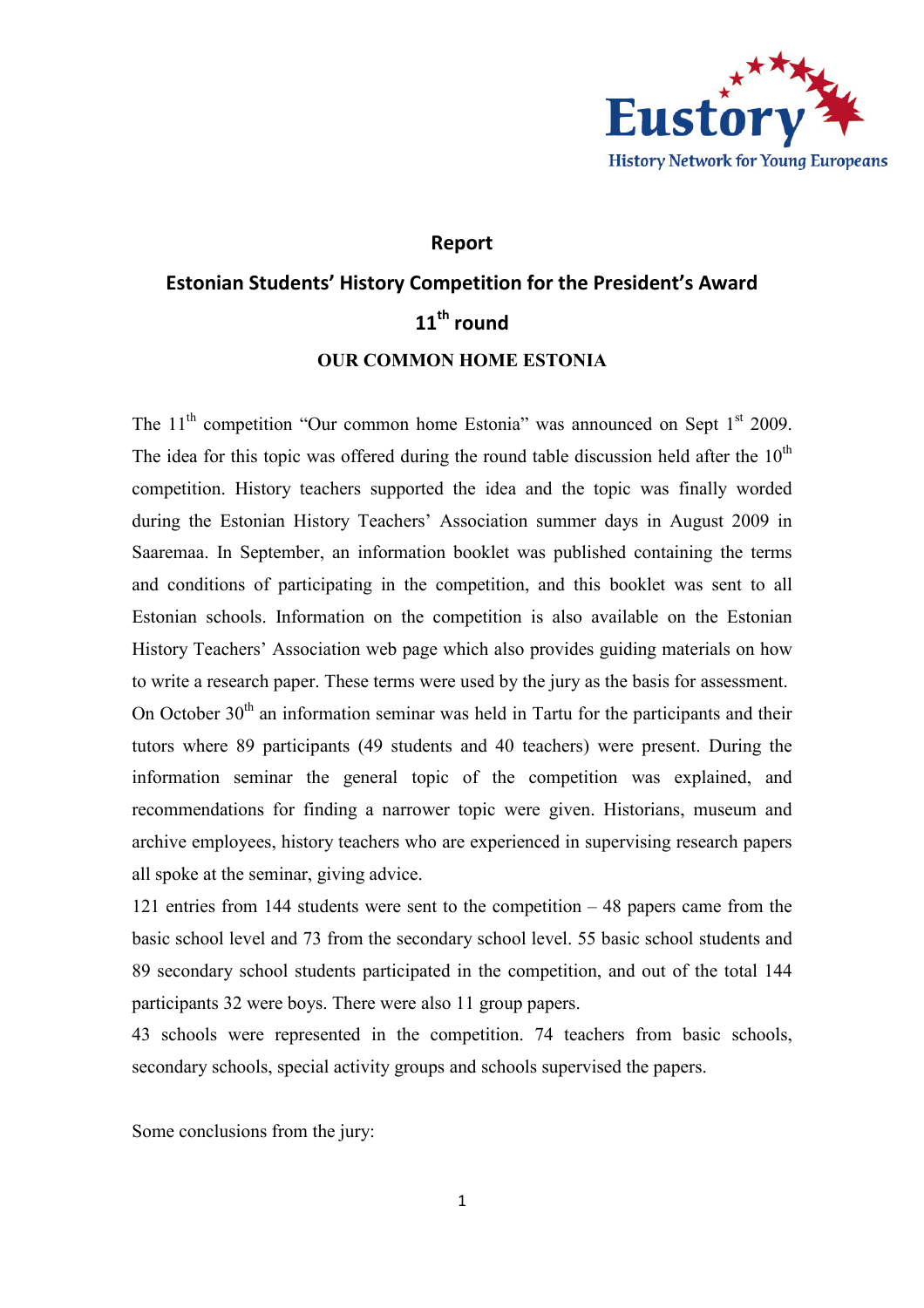#### 1. Choice of the topic

As in previous years, the dominant themes were personal histories and family stories and the typical approach was comparing and contrasting the life of three generations. In biographical papers the focus was not only on the author's family members but also persons known either on the local or national level.

The second most popular theme this year was related to the various peoples living in Estonia (such as the Roma, Ingrains Finns, Russian Old Believers, Ukrainians, and others) and their integration into Estonian society.

Next to these themes there were also other and quite original single topics: The past and present of Jägala manor as a military contingent base, Cafés of the town of Võru, Estonian schools almanacs, Mills of Tamsalu, Juvenile Crime, etc. The participants said that the major influence on the choice of the topic came from their home and interest towards their local surroundings.

The research aims stretched from recording the past (writing down the memories of their family members) to changing the future (for example the aim was to help the amicable relations of the people living in Estonia, or to hamper inter-cultural conflicts).

## 2. Choice of materials and sources

Finding sources caused no problems to the young researchers. Similarly to previous years, oral sources were most popular and they were harnessed in most of the papers to quite a large extent. First and foremost, the family and acquaintances of the author – grandparents and parents, teachers, neighbours, occasionally also public figures – were interviewed. In order to interview them there were questionnaires of various quality (some very thorough and detailed) prepared for the interviews. It is praiseworthy that many very interesting interviews were also added as appendices to the papers, and therefore they can be used by other researchers in the future.

The larger part of *written primary sources* was formed by family related manuscripts, but also materials from school archives, and letters.

The most part of *visual sources* were photographs that indeed are invaluable representations of everyday-life that demonstrate the details that written history sources sometimes fail to convey. Mostly, the photos used had only an illustration value, but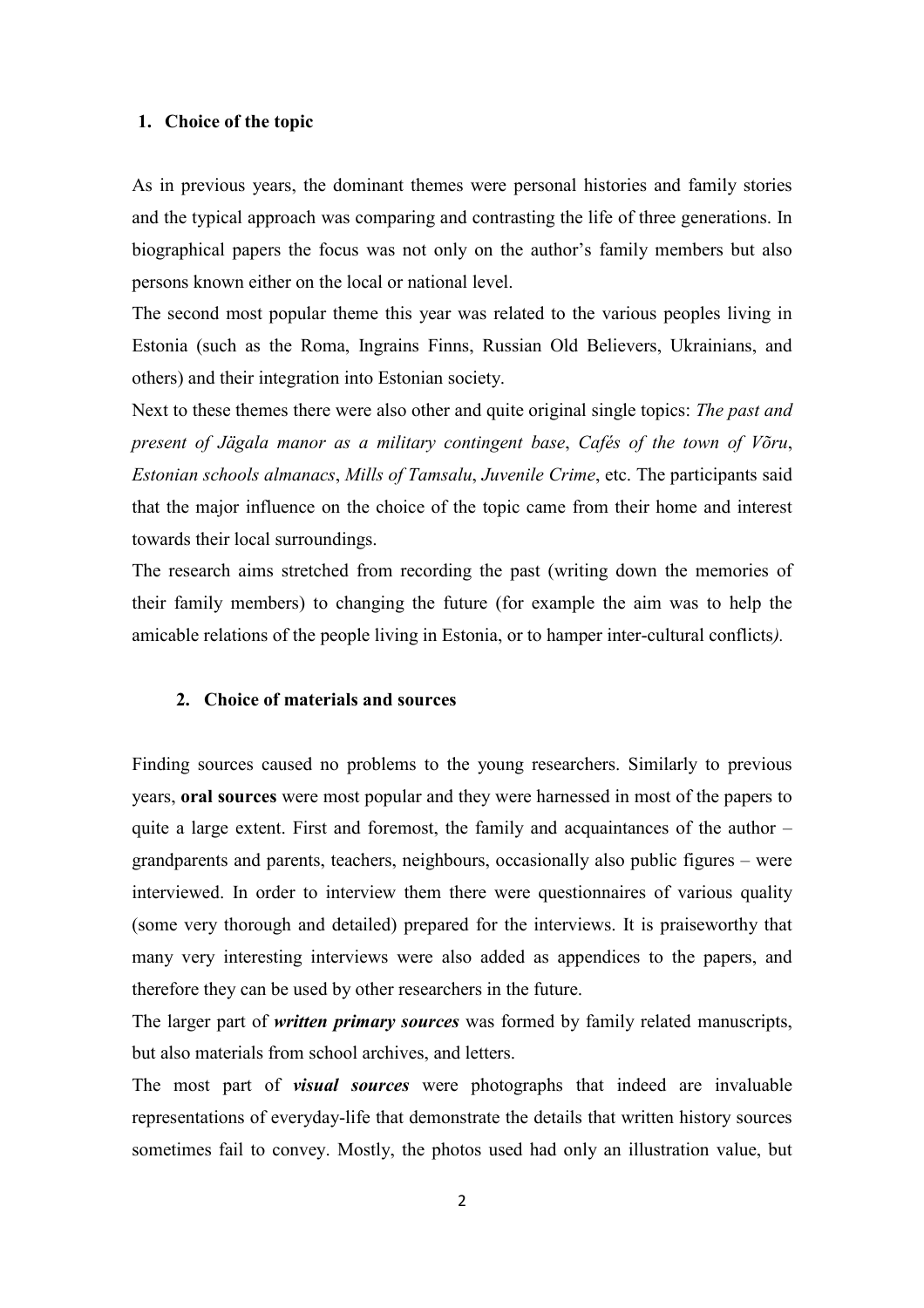some were also successfully presented as historical evidence that was paired with relevant explanations. To give an example, there were photographs of a choir that eloquently mirrored the development of financial possibilities in the re-independent Estonia as it was shown how the choir's performance dress changed from the humanitarian aid black and white combinations to outstanding performing attire. As a novelty this year, some authors used posters as written sources in their research.

Compared to previous years, the use of literature had diminished considerably, and the proportion of using the Internet had risen even further.

#### 3. Composition and interpretation

Compared to previous competition entries the structure of the papers has become more problem-centred and structures following the life stages of the person portrayed have become fewer. A new trait this year was building up ones paper using a previous paper on a similar theme as a model. In a number of cases the paragraphs were not proportionate to each other, the shortest paragraph being only half a page long. However, it was a real pleasure to read thorough introductions that often also explained the author's choice and use of terminology.

It can be said that the research papers that applied comparing various sources also gave quite successful results. For example, a written document was analysed side by side with the contemporary oral opinions, or written documents of the same type from various time periods were compared to one another, the information from an oral source was confirmed by adding a photograph, etc.

Wording the text has become better over the years and in general it is quite good. Only a few papers merely reported a person's memories word-for-word.

Overall, the use of language was good, and expressions not suitable for research papers occurred only on a few occasions and these cases can be linked to the minimal editing of the interviews. Youthful expressions of emotion such as *boldly upholding freedom* in itself do not constitute a flaw, but can be considered as more of a characteristic of a different style.

The formatting of the research entries was quite good and it is noteworthy that many papers were nicely edited and used versatile illustrations (photos, historical maps, etc).